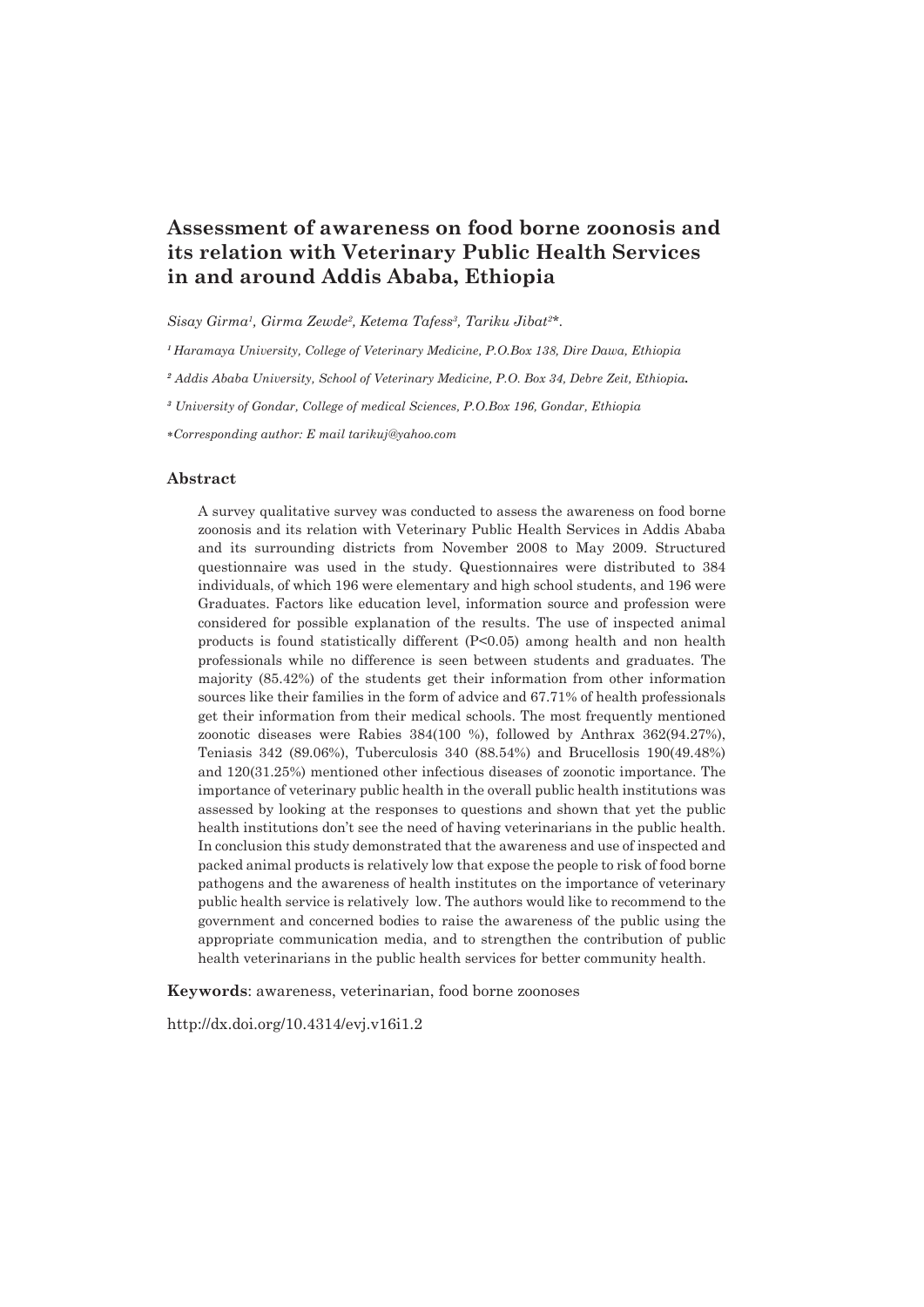# **Introduction**

Foods of animal origin are among the favourite and commonly consumed nutrients by most human communities in the world. However, if they are not prepared and handled properly they lead to the cause of many food borne diseases (Avery, 2004). The most prevalent diseases transmissible from animals to man include, tapeworm, anthrax and bovine tuberculosis (FDRE - MoH, 2004). Veterinary medical practice is unique among the health professions in that its objectives are to enhance the health, care, productivity and well being of animals as well as to guarantee the safety of animal products used by people (Hendrix *et al.,* 2005). The ultimate objective of veterinary medicine is to promote the well being and the quality of human life. Moreover, veterinary public health is a discipline which deals with the contribution and responsibility of veterinary medicine for the public health (Cosivi *et al.,* 1999). Approximately four- fifth of all described agents of infections of human being are shared in nature with other vertebrate animals (Daszak *et al.,* 2000). Many animal related problems, which negatively affect human health and economy exist in all countries of the world including zoonoses, food borne diseases and pollution of the environment from animal sources. Most of the agents associated with the current worldwide increase in cases of food borne diseases such as Salmonellosis, *E. coli*, Campylobacteriosis and Listeriosis are concerns especially in the developing world. In addition zoonoses like Rabies, Brucellosis, Bovine Tuberculosis, Cysticercosis, Hydatidosis, Taeniasis, Toxoplasmosis are yet uncontrolled diseases (WHO, 2002) which need the attention of-veterinary public health services. Generally in most cases these cannot be controlled without a full, multidisciplinary approach which includes public education and involvement as well. Hence, veterinary public health has become a much more active field of inquiry and is involved with human health than it was before. Furthermore veterinary public health activities involve a diverse range of functions within the public, which reflect the broad community interest between veterinary and human medicine (Christensen, 1996; King and Khabbaz, 2010). So far there is no documented evidence of the awareness and use of veterinary public health services and how far public health institutes are aware of the importance of veterinary public health service in maintaining the health of the community. The purposes of this study were therefore, to assess the awareness on food borne zoonosis and its relation with veterinary public health services.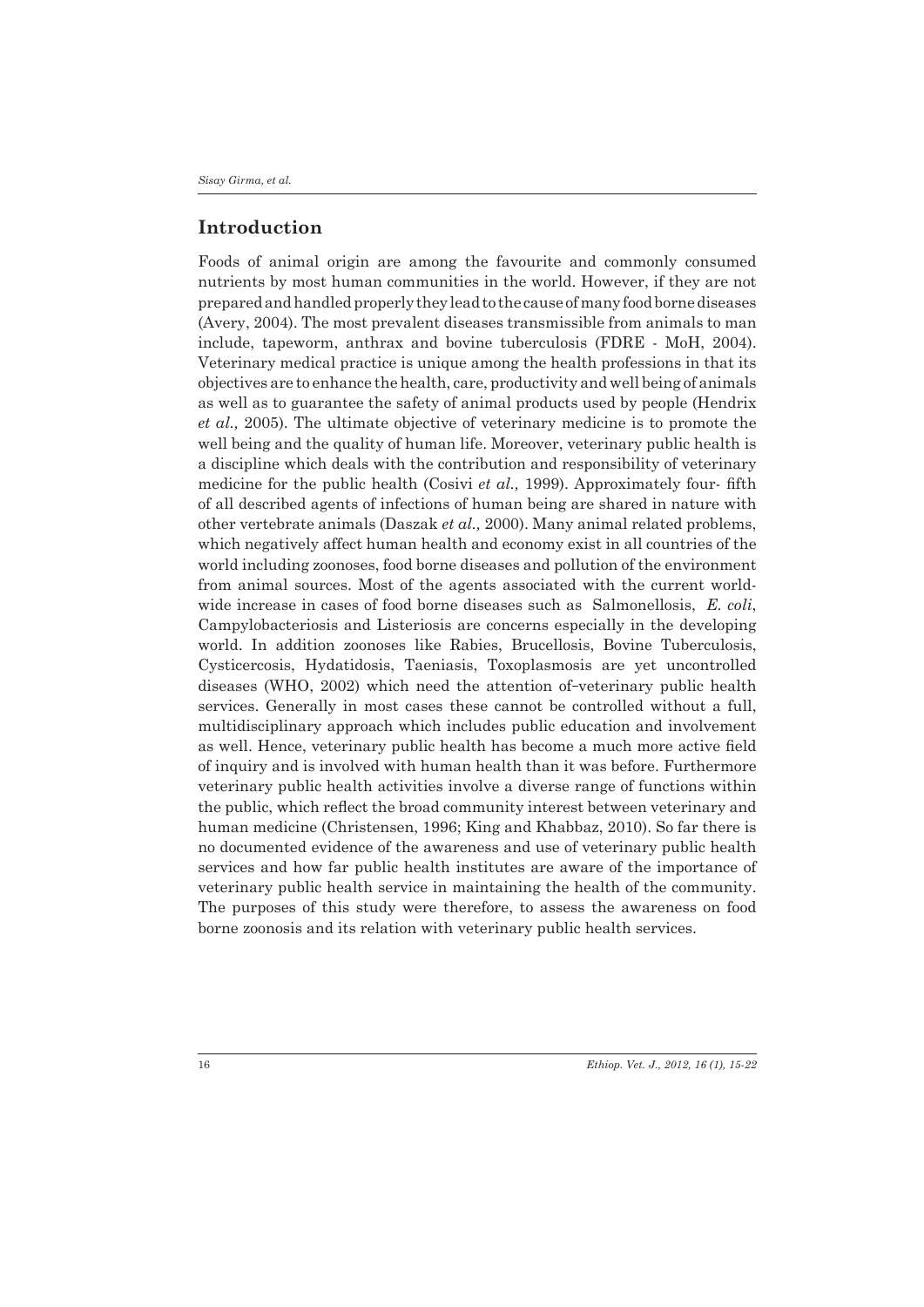# **Materials and methods**

## **Study area and population**

This study was conducted in Addis Ababa and its surrounding districts (namely Holleta, Sebeta and Debre Zeit) from November 2008 to April 2009. The study population comprised of students of different educational level (elementary and high schools and graduates), human and animal health professionals and non health professionals and institutes. Addis Ababa and its surroundings have approximately 6 million people, 16 hospitals and more than 500,000 students at different level of education (personal communication). The participants were allowed to answer at that spot in order to have 100% response rate.

## **Study design and sample size**

The survey was conducted to assess the awareness and use of veterinary public health services in and around Addis Ababa. Evaluation methods including a well designed interview and questionnaire were done. Stratified random sampling was considered based on educational level and profession. Accordingly, semi structured questionnaires supplemented with interview were administered to 576 people of whom 192 elementary and high school students, 192 graduates, and 96 health and 96 non health professionals were asked about their custom of consuming inspected, packed and or treated animal products, source of information about veterinary public health and knowledge of zoonotic diseases they knew. In addition, directors of 7 health institutions were interviewed regarding public health veterinarians in public health institutions.

### **Data collection and analysis**

Data was collected using questionnaires and interviews to evaluate the degree of awareness and use of veterinary public health services. The data generated were entered to a MS-Excel-2007 program and were analysed by SPSS 18 version (2010) using descriptive statistics including chi square for possible explanation of associations. P-value of less than 0.05 was considered to be significant at 95% confidence interval.

# **Results**

The use of inspected meat, pasteurized or boiled milk and packed honey across educational level and health related profession is shown in Table 1. The use of inspected animal products is found statistically different (P<0.05) among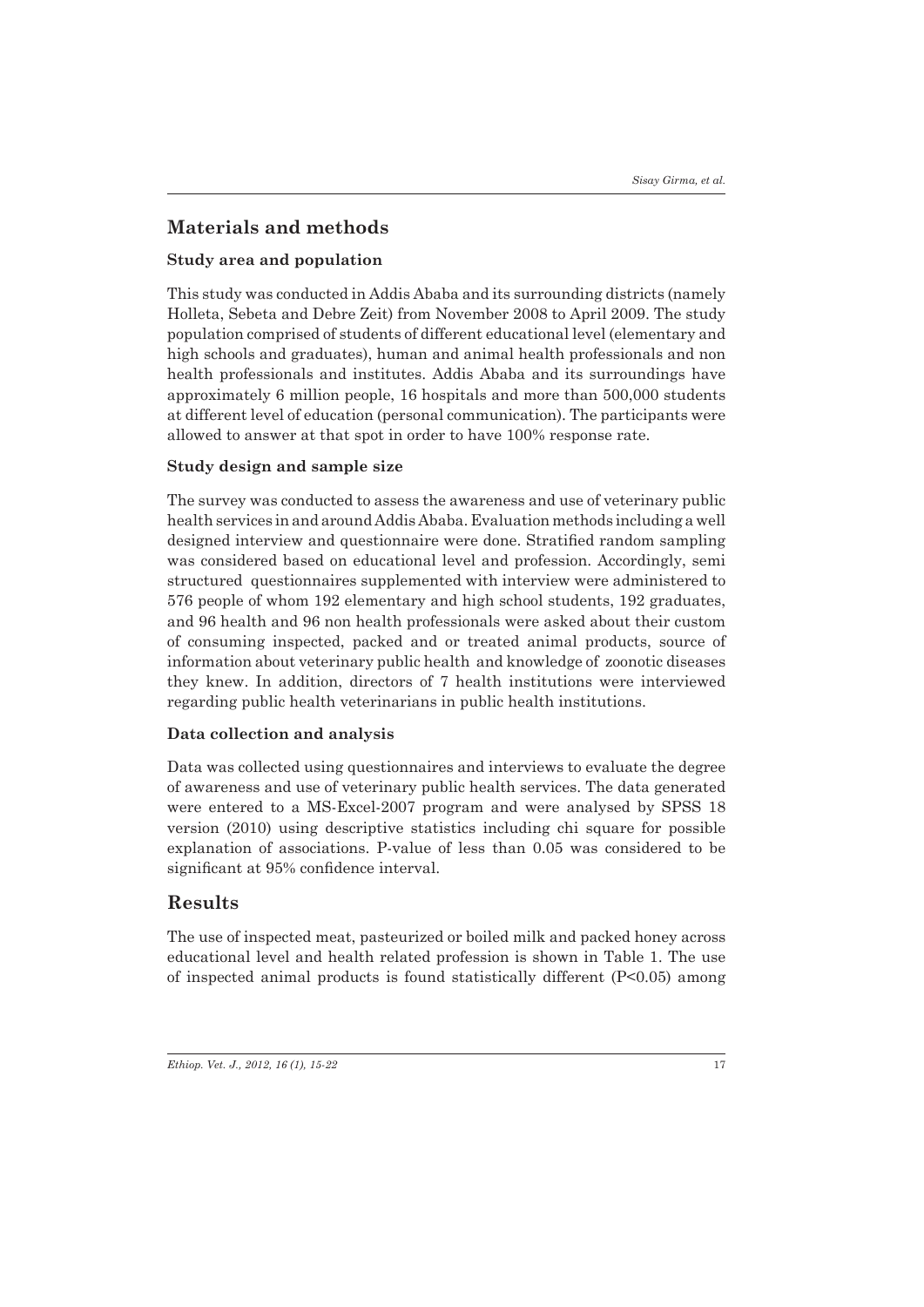health and non health professionals while no difference is seen between students and graduates.

Table 1: Use of inspected/treated animal products by education level and profession in Addis Ababa and its surroundings.

| Category                             | Animal products |             |            |  |
|--------------------------------------|-----------------|-------------|------------|--|
|                                      | Milk            | Honey       | Meat       |  |
| Educational level*                   |                 |             |            |  |
| Elementary and High school $(n=192)$ | 174(90.62%)     | 185(96.35%) | 59(30.72%) |  |
| Graduates $(n=192)$                  | 184(95.83%)     | 190(98.95%) | 67(34.89%) |  |
| Profession**                         |                 |             |            |  |
| Health professionals $(n=96)$        | 96(100%)        | 90(93.75%)  | 82(85.42%) |  |
| Non health professionals $(n=96)$    | 69(71.88%)      | 88(91.67%)  | 77(80.21%) |  |
|                                      |                 |             |            |  |

\* P $>0.05$ ; \*\* P $< 0.05$ 

Students, graduates, health and non health professionals get information about zoonotic diseases and veterinary public health services from different sources (Table 2). Hence, majority (85.42%) of the students get the information from other information sources like their families in the form of advice and 67.71% of health professionals get from schools they attended during their medical education.

Table 2: Sources of information about zoonotic diseases to study participants by education level and profession in Addis Ababa and its surroundings.

| Information source | <b>Educational status of respondents</b>  |                         |                             |                         |  |
|--------------------|-------------------------------------------|-------------------------|-----------------------------|-------------------------|--|
|                    | Elementary<br>and high school<br>students | Graduates               | Non health<br>professionals | Health<br>professionals |  |
| Mass media*        | 24(12.50%)                                | 56(30.73%)              | 50(52.08%)                  | $10(10.42\%)$           |  |
| Electronic media** | $0(0\%)$                                  | 17(8.85%)<br>17(17.71%) | 21(21.88%)                  |                         |  |
| School***          | 4(2.08%)                                  | 47(24.45%)              | $2(2.08\%)$                 | 65(67.71%)              |  |
| Others****         | 164(85.42%)                               | 72(37.50%)              | 27(28.13%)                  | $0(0.00\%)$             |  |

\*P>0.05, \*\*P<0.05, \*\*\* P < 0.05, \*\*\*\*P<0.05

The most frequently mentioned zoonotic diseases were Rabies 384(100 %), followed by Anthrax 362(94.27%), Teniasis 342 (89.06%), Tuberculosis 340 (88.54%), Brucellosis 190(49.48%) and 120(31.25%) mentioned other infectious diseases of zoonotic importance. Different questions were raised through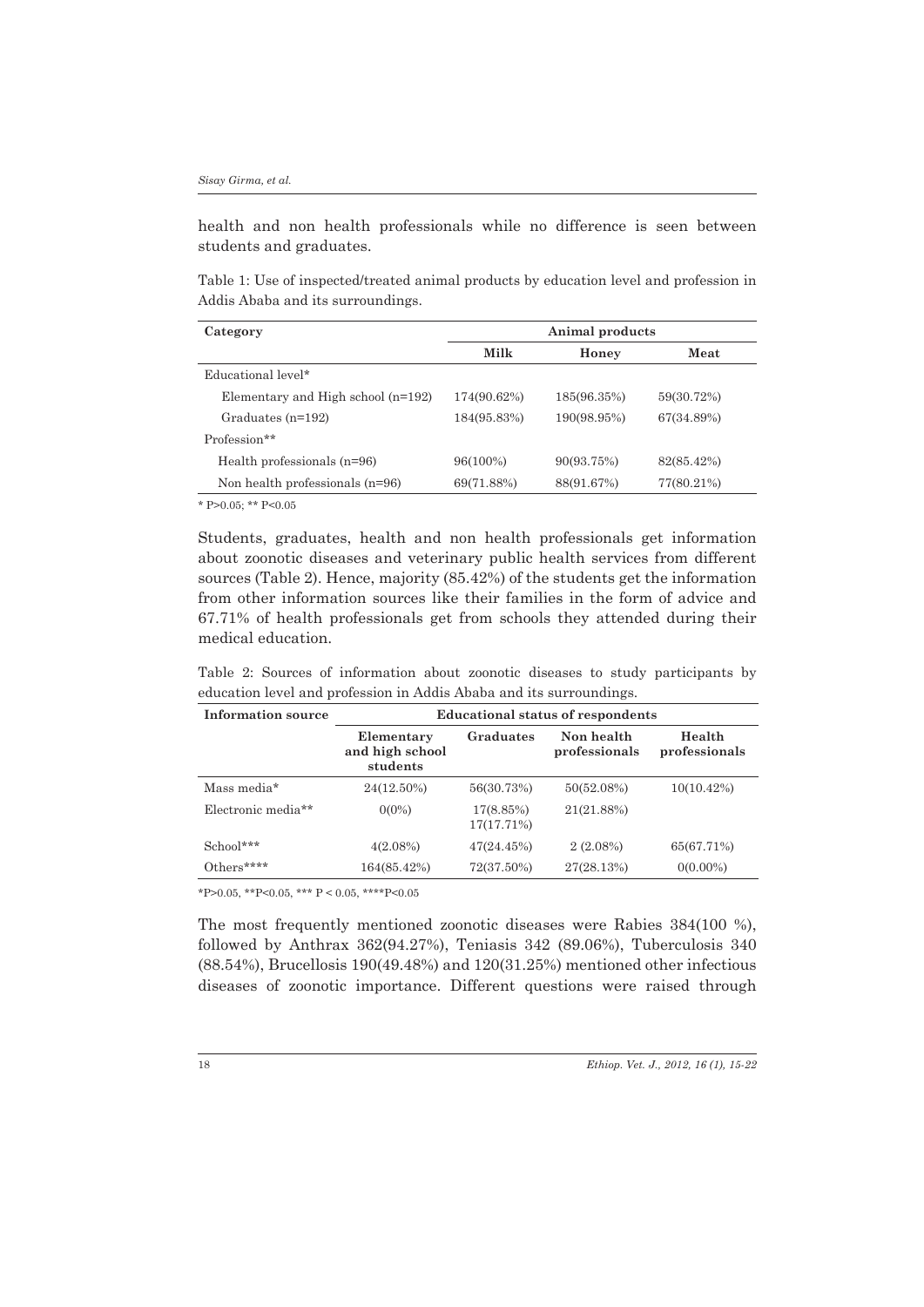interviewers to directors of the seven public health institutions about the contribution of public health veterinarian to promote the health of the public and the study found no public health veterinarian in health centres and hospitals contributing to public health (Table 3).

Table 3: Results of response by directors of public health institutes to questions on the importance of veterinary public health services in Addis Ababa and its surroundings.

| Key condition (questions)                                                                                               | Response     |           |
|-------------------------------------------------------------------------------------------------------------------------|--------------|-----------|
|                                                                                                                         | Yes          | No.       |
| Presence interprofessional cooperation between veterinarians<br>and veterinary public health services providing centers | $1(14.28\%)$ | 6(85.72%) |
| Presence of services to inspect food of animal origin.                                                                  | 5(71.42%)    | 2(28.58%) |
| Presence of health extension department on zoonotic diseases.                                                           | 3(42.85%)    | 4(57.15%) |
| Presence of public health veterinarian in the institute                                                                 | $0(0\%)$     | 7(100%)   |

# **Discussion**

The current study has disclosed that the use of inspected animal products is found statistically different (P<0.05) among health and non health professionals while no difference is seen between students and graduates. The habit of eating uninspected backyard slaughtered meat was also seen to be very high as reported in a previous study (Tamiru *et al.,* 2008; Avery, 2004). This could be due to the low level of awareness of the public on the importance of using inspected meat because of cultural beliefs that raw meat is better than cooked one and the deeply established traditional habit of eating raw meat in the country. The use of either pasteurized or boiled milk is relatively higher in all segments of the study participants because of better awareness. However, the use of packed honey was significantly low in the study population. This could be because of the marketing and unavailability of packed and processed honey packing companies in the country and also low level of awareness of availability of packed products in supermarkets .

The majority elementary and high school students get the information about zoonotic diseases from their families in the form of advice while most health professionals get their information from medical schools they attended which justifies that health professionals have better awareness about zoonotic diseases. It is shown that health professionals have better know how as compared to non health professionals and students' response is used to access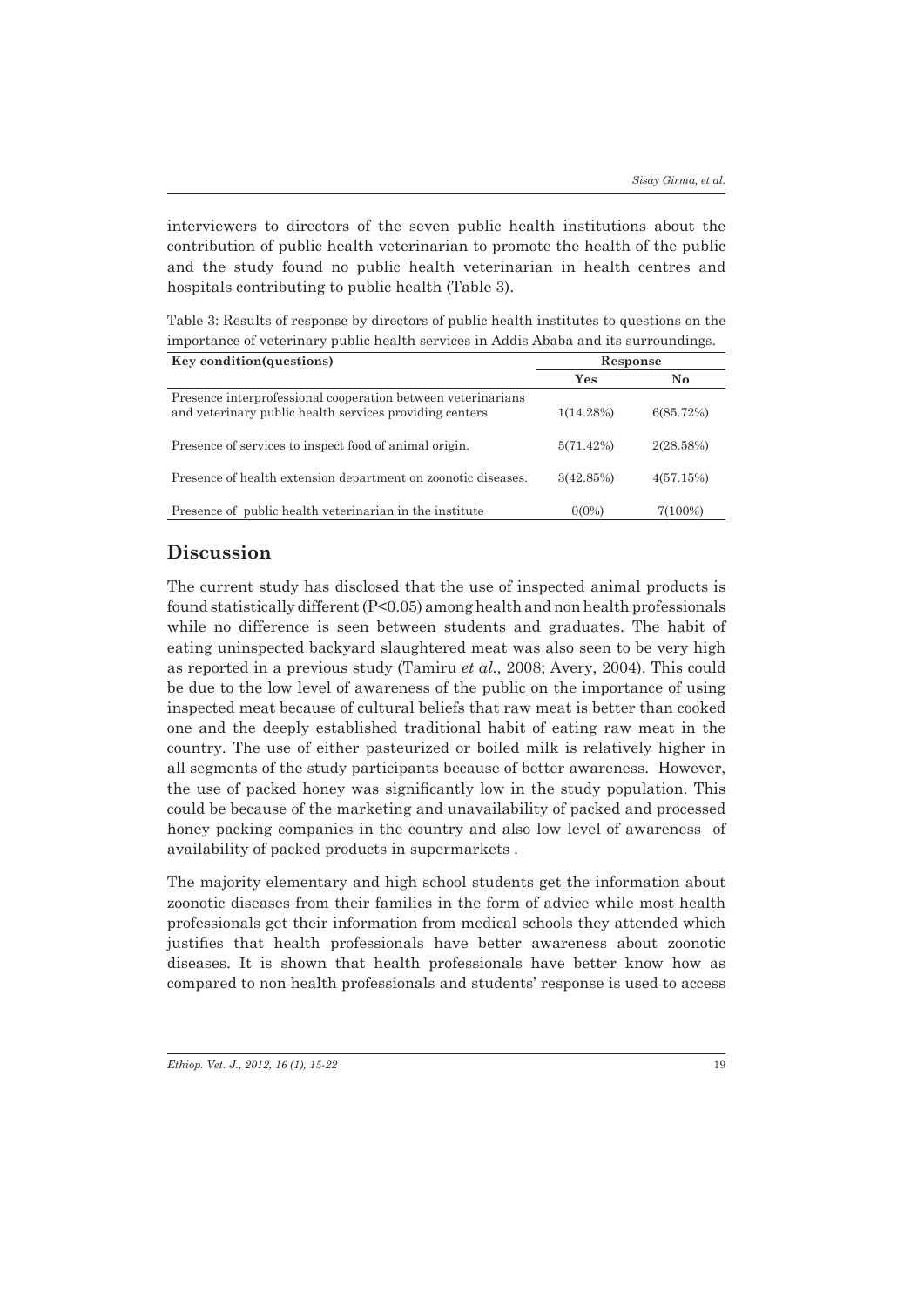#### *Sisay Girma, et al.*

information about what families of school aged children. However it does not tell their preference as they rarely prefer what to eat. Even though, most of these people have awareness on zoonotic disease and the hazard that could emerge from consumption of uninspected and untreated animal products, it seems that they couldn't clearly understand the routes of transmission of those zoonotic diseases. One interesting thing to consider here is that the degree of using inspected or treated animal products goes better as educational level and accessibility to media and health related education advances (Table 2). This study indicated that public health service providing centres have low level of awareness on the importance of veterinary public services, which is consistent with the report by Ketema, (2010). Veterinarians, because of their knowledge of animal diseases and food production, as well as their training in ecological, economic and human cultural issues, have become leaders in developing and implementing new methods of promoting sustainable public health which consider the ecosystem that are culturally feasible and economically realistic. Veterinary input and major disease control programmes have resulted in the successful eradication of many zoonotic diseases e.g. Bovine Tuberculosis, Brucellosis, Rabies, Trichinellosis and Echinococcosis in developing countries (King and Khabbaz, 2010). The most poignant example is Hong Kong with the control of avian influenza envied in the region that has been a direct result of veterinary advice and policy implementation (King, 2006; Waltner-Toews, 2009). The placement of public health veterinarian in public health giving centres is negligible and even the public heath personnel have low level of awareness on the importance of public heath veterinarians in maintaining public health. Furthermore, there is no structural organization of veterinary public health units in Ethiopia. According to the WHO and FAO joint report there is a recommendation about importance of placing veterinarians in the public health sector for zoonotic diseases control prevention, inspection of food of animal origin hygiene, consumer protection and environment protection (King and Khabbaz, 2010). Therefore, based on this study, the authors would like to recommend the government and concerned institutions to campaign to raise the awareness of the public using the appropriate communication media, and to strengthen the contribution of public health veterinarians in the public health for better community health.

The interview with the directors of public health institutions was an important indicator of lack of participation of veterinarians in public health departments. Graduate and high school information sources a means probably differentiate the power to apply what is transmitted on mass media and it is believed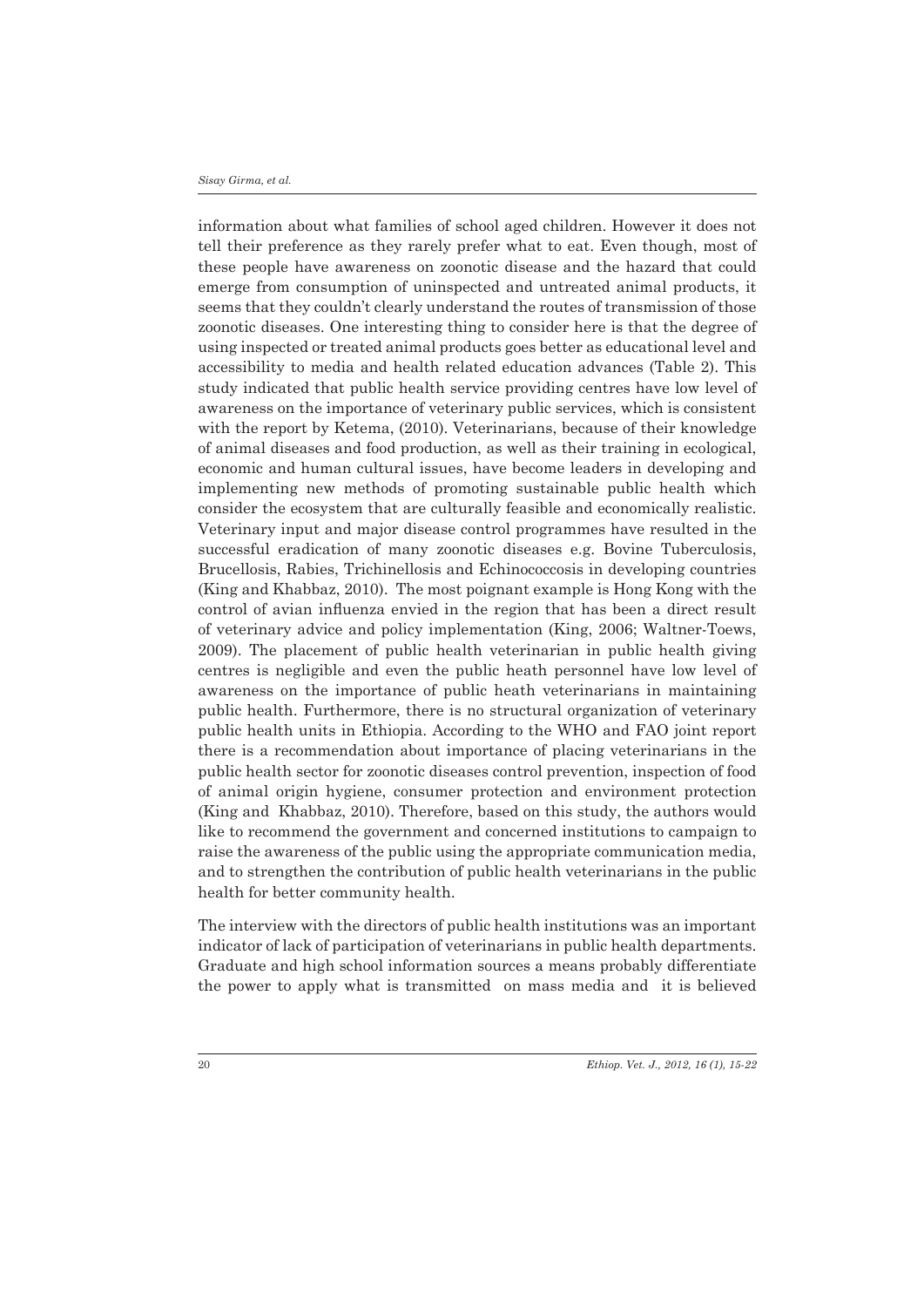that elementary and high school students are under their family food item and quality choice . In addition, information from medical school for health professionals was considered important in their selection of inspected meat and knowledge of zoonotic disease. The significance of these needs to be reiterated: so therefore it is important that this be considered when educating health professionals and the directors of the public health schools increase the involvement of veterinarians in public health improvement. Further studies are recommended to see the importance of veterinary public health services from one health point of view.

### **References**

- Avery A., 2004. Red meat and poultry production and consumption in Ethiopia and distribution in Addis Ababa. *Borlaug Ruan World Food Prize.* International Livestock Research Institute Addis Ababa, Ethiopi*a.*
- Christensen S.G., 1996.Veterinary medicine- Impacts on human health and nutrition in Africa: Inproceeding of an international conference held at ILRI, Addis Ababa, Ethiopia. August 27-31, 1995.
- Cosivi O. and Meslin F.X., 1999. Future trends in veterinary public health. World Veterinary Association Bulletin 16, 2-9.
- Daszak, P, Cunningham, A. A, Hyatt, A.D. , 2000. Emerging Infectious Diseases of Wildlife-Threats to Biodiversity and Human Health. Science, 287, 443
- FDRE- MoH (Federal democratic republic of Ethiopia- Ministry of Health), 2004. Food Hygiene and Safety Measures Extension Package.
- Hendrix C.M., McClelland C.L, Thompson I., Maccabl A. T., Hendrix, C.R., 2005. An inter194 professional role of veterinary medicine in human health promotion and disease prevention in; Journal of inter-professional care, 19.
- Ketema Tafess, 2010. Assessments of the awareness the community about zoonotic diseases, habit of consuming raw animal products and the importance of veterinary public health in the health institutes. Research work submitted to Gondar university research and publication office, Gonder, Ethiopia.
- King J.L., 2006. Veterinary Medicine and Public Health at CDC. Office of the Director, National Centre for Zoonotic, Vector-Borne, and Enteric Diseases. Atlanta.